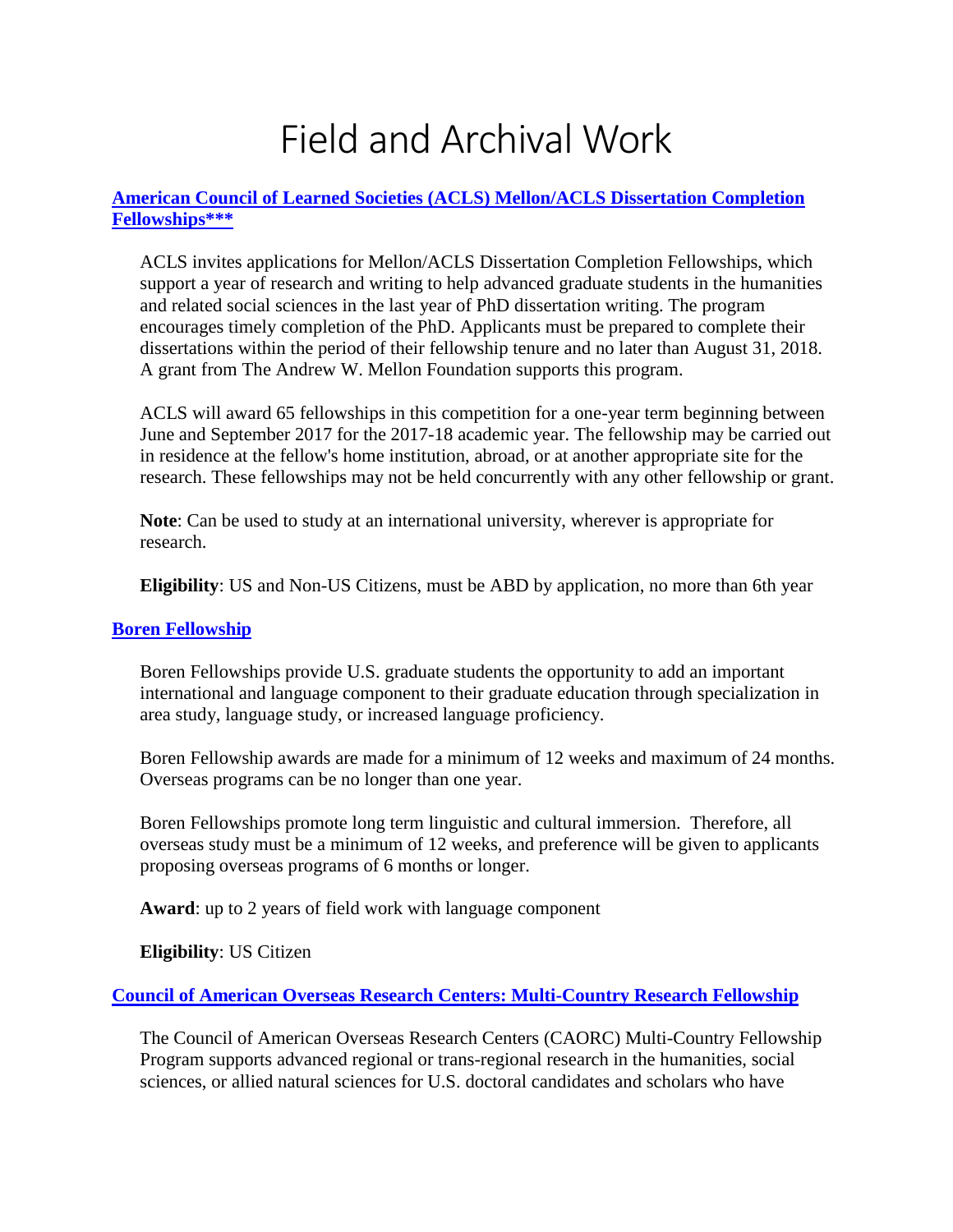already earned their Ph.D. Preference will be given to candidates examining comparative and/or cross-regional research. Applicants are eligible to apply as individuals or in teams.

Scholars must carry out research in two or more countries outside the United States, at least one of which hosts a [participating American overseas research center.](http://caorc.org/programs/multi-centers.htm) Approximately nine awards of up to \$10,500 each will be given.

**Area**: 2 or more countries, one of which must have a research center (see website for list)

**Award**: \$10,500 over one year

**Eligibility**: US Citizens

## **[Fulbright Hayes](http://www2.ed.gov/programs/iegpsddrap/awards.html)**

This program provides grants to colleges and universities to fund individual doctoral students who conduct research in other countries, in modern foreign languages and area studies for periods of six to 12 months.

Projects deepen research knowledge on and help the nation develop capability in areas of the world not generally included in U.S. curricula. Projects focusing on Western Europe are not supported.

**Note**: must apply through University, university deadline will be before final deadline

**Eligibility**: US Citizen

## **[Fulbright IIE](http://www2.ed.gov/programs/iegpsddrap/awards.html)**

Academic research/study grants are available in approximately 140 countries. Applicants for these grants design their own projects and will typically work with advisers at foreign universities or other institutes of higher education. Program requirements vary by country, so the applicant's first step is to familiarize themselves with the program summary for the host country.

**Note**: must apply through University, university deadline will be before final deadline

**Eligibility**: US Citizen

#### **[Horowitz Foundation](http://www.horowitz-foundation.org/grant-info)**

The Foundation makes targeted grants for work in major areas of the social sciences, including anthropology, area studies, economics, political science, psychology, sociology, and urban studies, as well as newer areas such as evaluation research. Preference will be given to projects that deal with contemporary issues in the social sciences and issues of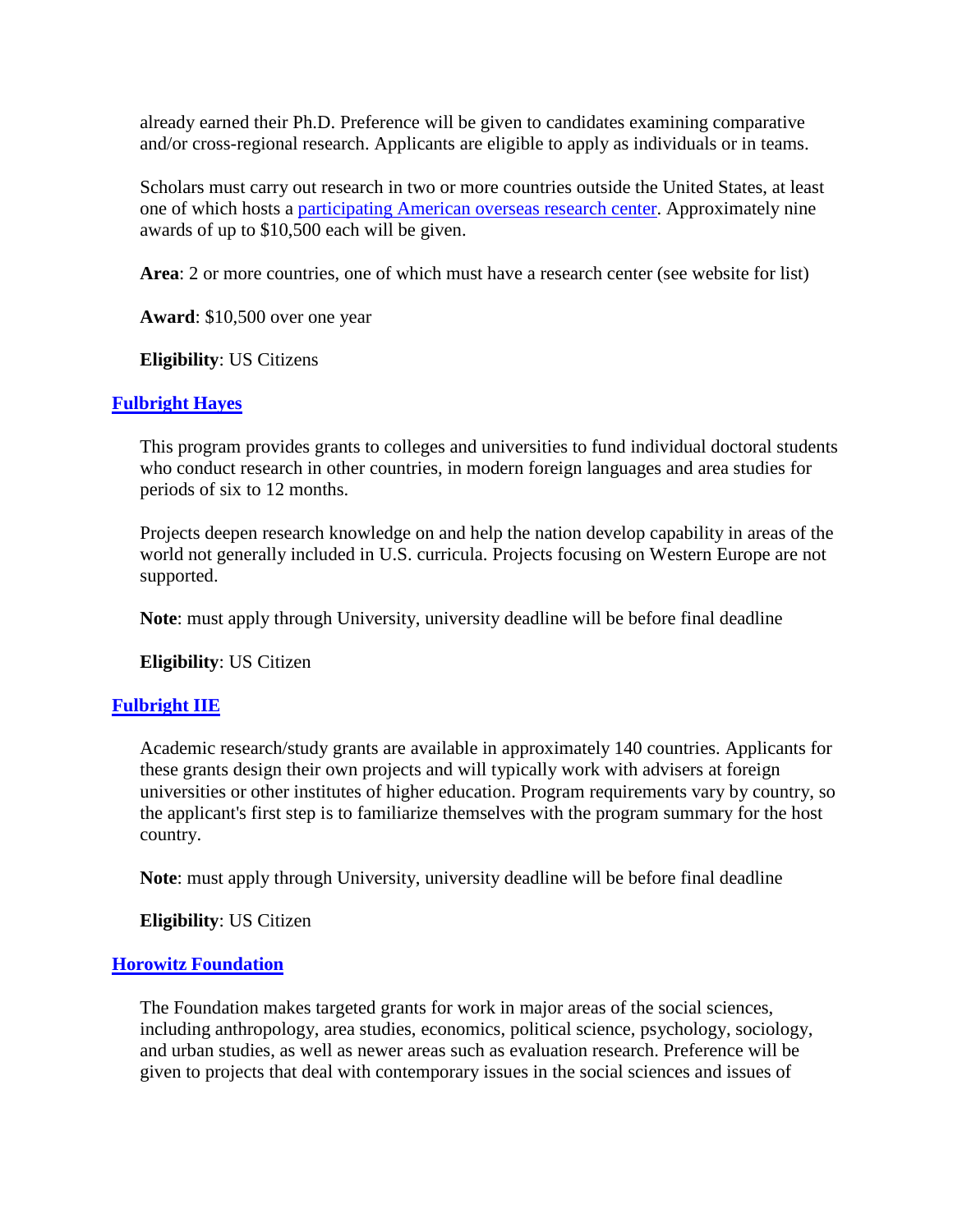policy relevance, and to scholars in the initial stages of their career. Awards are not allocated so as to ensure a representative base of disciplines, but are approved solely on merit.

**Topic**: Must have policy focus

**Award**: \$2,500-5,000

**Eligibility**: Citizens from all countries

## **[National Science Foundation: Doctoral Dissertation Improvement Grant](https://www.nsf.gov/sbe/ses/polisci/ddrip.jsp)**

Political Science: The Political Science Program supports scientific research that advances knowledge and understanding of citizenship, government, and politics. Research proposals are expected to be theoretically motivated, conceptually precise, methodologically rigorous, and empirically oriented. Substantive areas include, but are not limited to, American government and politics, comparative government and politics, international relations, political behavior, political economy, and political institutions.

Law and Society: The Law & Social Sciences Program considers proposals that address social scientific studies of law and law-like systems of rules. The program is inherently interdisciplinary and multi-methodological. Successful proposals describe research that advances scientific theory and understanding of the connections between law or legal processes and human behavior. Social scientific studies of law often approach law as dynamic, made in multiple arenas, with the participation of multiple actors. Fields of study include many disciplines, and often address problems including though not limited to: Crime, Violence and Punishment; Economic Issues; Governance; Legal Decisionmaking; Legal Mobilization and Conceptions of Justice; Litigation and the Legal Profession

Note: you can only apply to one field of Dissertation Improvement Grant, but you do not *have* to apply to Political science

**Award**: \$12,000 for dissertation improvement research

**Eligibility**: Citizens from all countries

## **[Smith Richardson Foundation: World Politics and Statecraft Fellowship](https://www.srf.org/programs/international-security-foreign-policy/world-politics-statecraft-fellowship/)**

The fellowship's objective is to support the research and writing of policy-relevant dissertations through funding of fieldwork, archival research, and language training. In evaluating applications, the Foundation will accord preference to those projects that could directly inform U.S. policy debates and thinking, rather than dissertations that are principally focused on abstract theory or debates within a scholarly discipline.

**Topic**: American foreign policy, international relations, international security, strategic studies, area studies, and diplomatic and military history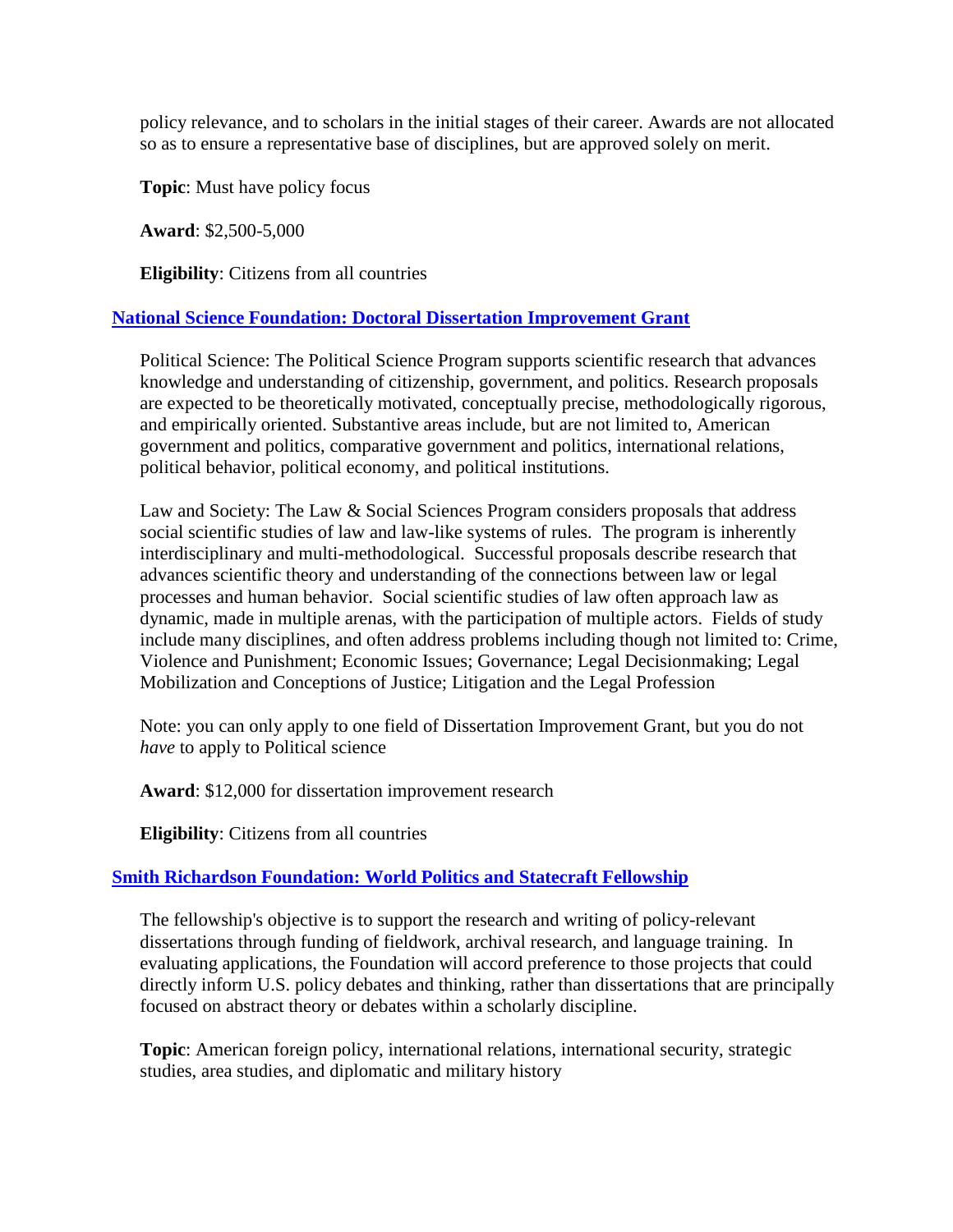#### **Award**: \$7,500

**Eligibility**: Citizens from all countries

# **[Social Science Research Council Dissertation Proposal Development Fellowship \(DPDF\)](http://www.ssrc.org/fellowships/view/dpdf-fellowship/)**

The Dissertation Proposal Development Fellowship (DPDF) is organized to help early-stage graduate students in the humanities and social sciences formulate effective doctoral dissertation proposals.

Each year, the program offers dissertation proposal development under the leadership of pairs of tenured senior faculty in the US and abroad who define emerging or reinvigorated multidisciplinary research fields. These research field directors lead groups of 12 graduate students through two workshops during the fellowship cycle. The spring workshop prepares students to undertake summer preliminary research that will inform the design of more robust dissertation research in the future. The fall workshop helps students apply their summer research experiences to writing both dissertation and funding proposals. Students may apply for up to \$5,000 to cover summer research costs. Travel and accommodations to attend both workshops are covered by the DPDF Program.

Working together, research directors and graduate students design research that will help to shape evolving fields in the humanities and social sciences. Additionally, through the program's ongoing collaboration with international research institutions, the DPDF creates a space for international as well as domestic network building among fellows.

**Topic**: Changes yearly

**Award**: \$5,000

**Eligibility**: Citizens from all countries

## **[Social Science Research Council: International Dissertation Research Fellowship](http://www.ssrc.org/programs/idrf/)**

The [International Dissertation Research Fellowship](http://www.ssrc.org/fellowships/idrf-fellowship) (IDRF) Program supports the next generation of scholars in the humanities and humanistic social sciences pursuing research that advances knowledge about non-U.S. cultures and societies. Since its inception in 1997, the IDRF program has funded more than 900 projects, with research spinning the globe. The IDRF Program is funded by the Andrew W. Mellon Foundation.

**Award**: \$20,000 for 9-12 months of international field work

**Eligibility**: Citizens from all countries

**[West African Research Association: WARA Pre-Doctoral Fellowship Competition](http://www.bu.edu/wara/fellowship/)**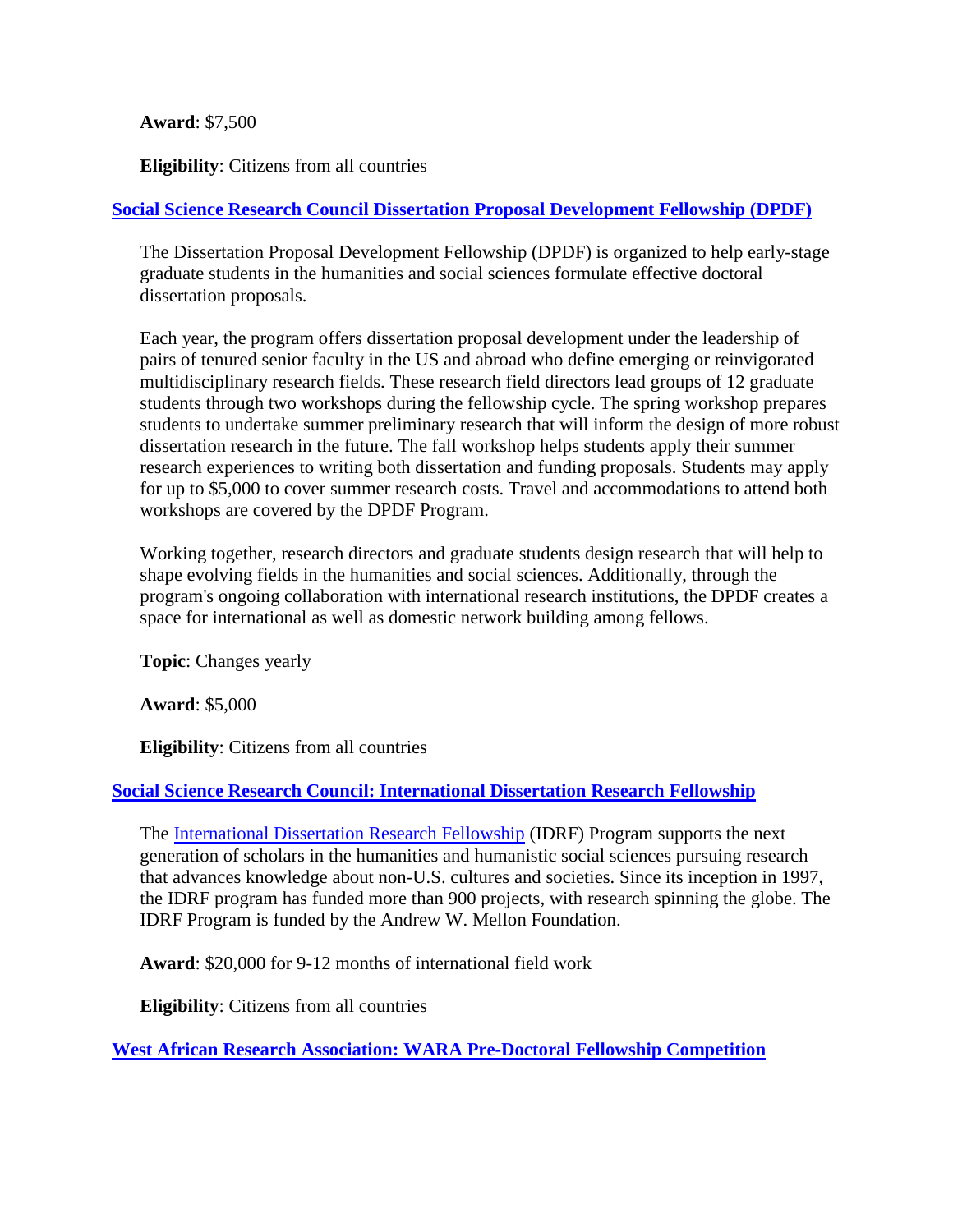In the interest of enhancing transatlantic exchange and collaboration, the West African Research Association, with funding from the Bureau of Educational and Cultural Affairs of the US State Department, WARA holds an annual competition for Pre-doctoral fellowships. The WARA Pre-Doctoral Fellowship, for 2 to 3 month's research in West Africa during the summer of 2017, is for the purpose of 1) preparing a doctoral research proposal; or 2) carrying out research related to the completion of another terminal degree program (e.g., MFA or MPH). This competition is open to U.S. citizens who are currently enrolled in graduate programs at institutions of higher education in the United States. It is advisable that applicants be conversant in an African language spoken where they will be conducting research. Priority will be given to applicants who are at the pre-dissertation stage, that is, who will be returning to their institution to complete course work and exams, before beginning their fieldwork.

**Area**: West Africa

**Award**: Travel and \$3,500 for summer research

## **[AAS China and Inner Asia Council \(CIAC\) Small Grants](http://www.asian-studies.org/Grants-and-Awards/CIAC)**

Applications are specifically encouraged in the following areas of Chinese or Inner Asia studies: (1) collaborative projects in which the grant will facilitate communication and limited curriculum development at the college or secondary level; (2) organization of conferences and seminars - particularly for the organization of small conferences and seminars away from major centers of Chinese studies; (3) short research trips for dissertation-level graduate students, and for scholars at non-research institutions, to travel to major libraries and collections; (4) specialist or regional newsletters or websites disseminating important information to their respective fields; (5) translations of scholarly books and articles; (6) travel by scholars working on a common project in Taiwan, China or North America

**Award**: \$2,000

**Eligibility**: Citizens of all countries

## **[Center for East Asian Studies, University of Chicago](http://ceas.uchicago.edu/page/grants-and-fellowships)**

The Center for East Asian Studies at the University of Chicago will award a limited number of travel grants to assist visiting scholars from outside the Chicago metropolitan area in their use of the East Asian Library section of the Regenstein Library.

Special consideration will be given to those residing in the Midwest and in areas where no major East Asian collection is available.

**Award**: Up to \$250 for archival work in Chicago

## **China Times Cultural Foundation Fellowship**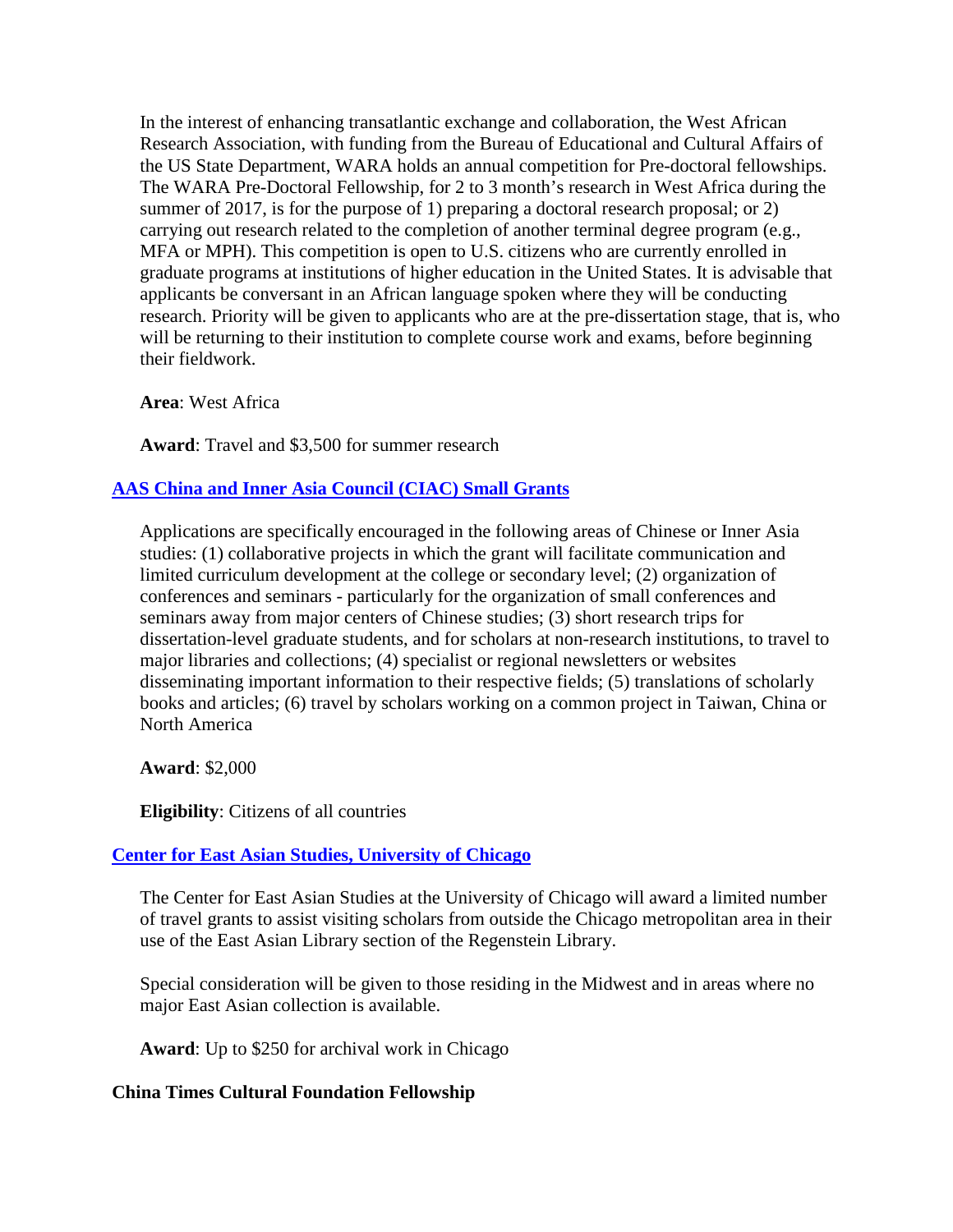Fellowships for doctoral dissertation research in Chinese studies (without regard to academic discipline, race, or nationality.)

Applicants must be doctoral candidates in humanities or the social sciences with an approved dissertation prospectus. Enrollment in a university in the United States or Canada required.

**Note**: A project description should be made in English AND Chinese.

**E-mail**: ctcfmail@yahoo.com (no website)

# **[Council of American Overseas Research Centers \(CAORC\)/U.S. Department of State](http://www.khmerstudies.org/fellowships/usa-fellowships)  [\(ECA\)](http://www.khmerstudies.org/fellowships/usa-fellowships)**

Scholars can pursue research in other countries in mainland Southeast Asia (Thailand, Laos, Vietnam, Burma, Southern China) provided that part of their research is undertaken in Cambodia.

**Award**: up to 11 months of research in Cambodia or other Southeast Asian countries

**Eligibility**: US Citizen

# **[Harvard-Yenching Library, Harvard University](http://hcl.harvard.edu/libraries/harvard-yenching/travel_grant_program.cfm)**

The program is designed to assist scholars from outside the metropolitan Boston area in their use of Harvard Yenching's collections for research. Priority consideration is given to those at institutions where there are no or few library resources in the East Asian languages, and no major East Asian library collections are available nearby.

Graduate students engaged in dissertation research can apply, and each grantee will also be provided with the privilege of free photocopying of up to 100 sheets.

**Note**: The grants are open to citizens of any country. However, because the program is supported by funds from a Title VI grant from the U.S. Department of Education, all travel to and from the library must be via U.S. carriers.

**Award**: \$400

## **[Japan Foundation Doctoral Fellowship](http://www.jfny.org/japanese_studies/fellowship.html)**

The Doctoral Fellowship is designed for doctoral students majoring in humanities and the social sciences who have completed necessary courses for a doctorate (or will complete by the time of starting a fellowship), who are eligible for submitting a doctoral dissertation, and who need to visit Japan to prepare their dissertation. Duration: 4 to 14 months. Applicants who have been in Japan continuously for more than a year, or have conducted research in Japan for more than two months continuously in a year are excluded (in principle).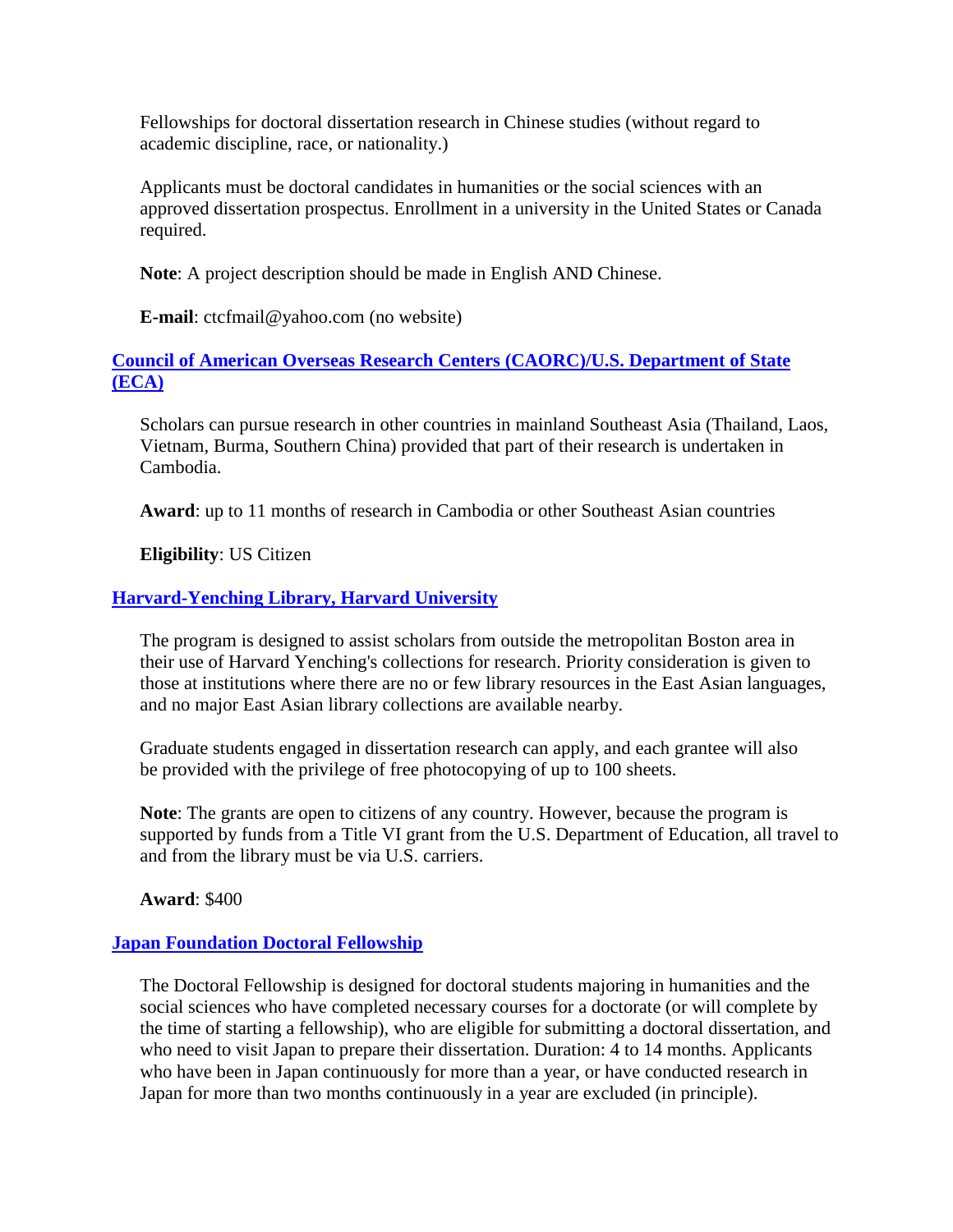Applicants must have advanced proficiency in either Japanese or English. As for doctoral candidates, applicants who are particularly promising as a future Japanologist will be given higher priority for selection.

**Award**: Round-trip discount economy-class air ticket (PEX), living expenses (monthly 310,000 yen), various allowances, and insurance.

**Eligibility**: US Citizens, ABD status by start of grant period

## **[Korea Foundation Fellowship Program](https://en.kf.or.kr/?menuno=3793&kflnbindex=)**

The Foundation provides support for Korean Studies programs of foreign universities and research institutes, fellowship programs and other areas. Fellowships are designed to nurture foreign experts in Korean Studies and to facilitate their research activities

**Award**: Tuition

**Eligibility**: PhD candidate studying Korea, must have Korean language skills

#### **[Luce Scholars Program](http://www.hluce.org/asia.aspx)**

This scholarship provides a year's internship in an Asian country related to the scholar's interests. Any professional field will be considered, with the exception of Asian Affairs/Asian Studies. The program is designed to provide highly qualified young Americans, who lack extensive knowledge of Asian affairs and who would not gain this knowledge through their normal career trajectories, an extended period of exposure to an Asian country. To be eligible, a nominee must be a U.S. citizen, under the age of 30 at the beginning the program, and hold at least a B.A. Applicants should have little or no experience in the country of internship. Alumni applicants do not have to be presently on campus to apply, but must apply through UW-Madison. Applicants should have demonstrated a strong motivation and potential for accomplishment within their chosen field; have a record of outstanding academic achievement, particularly in their specialty; have given evidence of an outstanding capacity for leadership; have more than usual openness to new ideas and sensitivity to their fellow human beings. Some estimate should be made about how well the applicant would function in an Asian setting, noting such qualities as flexibility, adaptability, maturity, etc. Graduating seniors, recent alumni, graduate students, and junior faculty are encouraged to apply. Applicants should have an academic record of distinction and defined career interests. Application is only possible through institutional nomination; applications submitted directly to the Henry Luce Foundation are not accepted. There is a review process by the Fellowships office to nominate two, in some years three, applicants to be forwarded to the Henry Luce Foundation in early December. If a UW-Madison applicant has been chosen as a finalist (but not necessarily selected as a Scholar), the UW-Madison can nominate three applicants for consideration for the following competition. The selection process is rigorous and can involve several interviews with Foundation staff.

**Award**: one year in an Asian country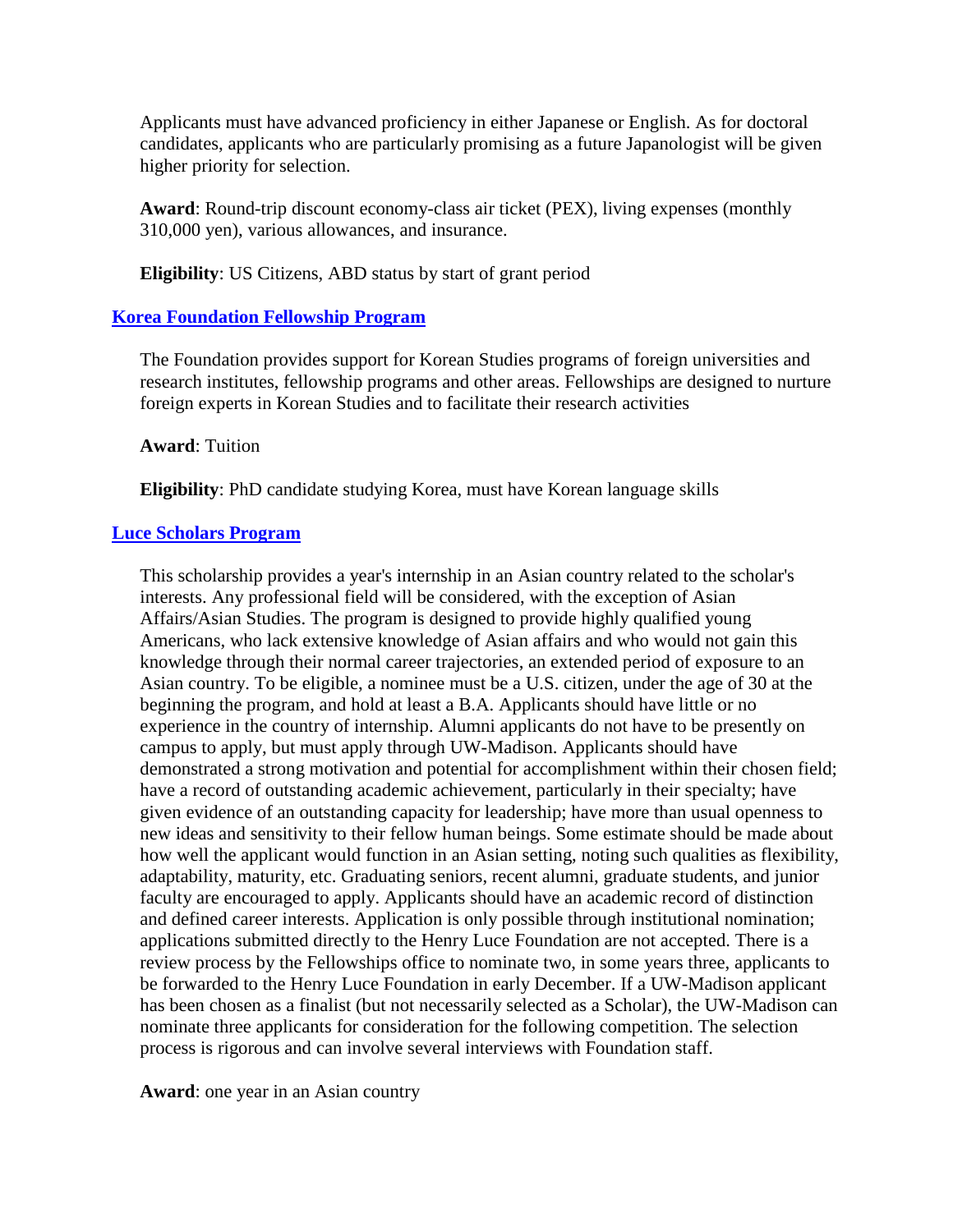**Eligibility**: Graduate student or recent graduate

## **[UW Madison Center for Southeast Asian Studies Center Fellowship](http://seasia.wisc.edu/home-page/for-students/financial-aid/%23FLAS_Grad)**

The Center for Southeast Asian Studies intends to award up to seven (7) FLAS fellowships to graduate students who will be enrolled in 2017-18 for beginning (1st-year), intermediate (2nd-year) or advanced (3rd-year) level study of Filipino (Tagalog), Hmong, Indonesian, Thai, or Vietnamese at UW-Madison.

**Award**: Research assistance-ship at UW

**Eligibility**: In residence at UW

## **[Woodrow Wilson Kennan Institute Summer Research Scholarships](https://www.wilsoncenter.org/opportunity/kennan-institute-summer-research-scholarships)**

Scholars who conduct research in the social sciences or humanities focusing on Russia and the other countries of Eurasia, and who demonstrate a particular need to utilize the library, archival, and other specialized resources of the Washington, D.C. area should consider applying for the summer research fellowship. Policy-relevant research is preferred. The summer research fellowship must be used for two consecutive months between May-September 2017, and applicants are required to hold an MA degree or higher. The Summer Research Scholarships will provide a stipend of \$7,000 for 2 months, research facilities, computer support, and some research assistance. Travel and accommodation expenses are not directly covered by this fellowship.

**Area**: Former Soviet Union

**Award**: \$6400 for 2 months for Archival work in DC

**Eligibility**: US Citizen

## **[ARIT Fellowships in The Humanities And Social Sciences In Turkey](http://ccat.sas.upenn.edu/ARIT/ARITFellowships.html)**

The American Research Institute in Turkey is pleased to offer ARIT fellowships for research in Turkey for the 2017-2018 year. Grants for tenures up to one academic year will be considered; applications for projects of shorter duration are also supported. ARIT provides lodging, research, and study facilities for researchers, as well as connections with colleagues, institutions, and authorities through its branch centers in **[Istanbul](http://ccat.sas.upenn.edu/ARIT/IstanbulCenter.html)** and **[Ankara](http://ccat.sas.upenn.edu/ARIT/AnkaraCenter.html)**.

**Area:** Turkey

**Eliibility:** Affiliation with U or Canadian University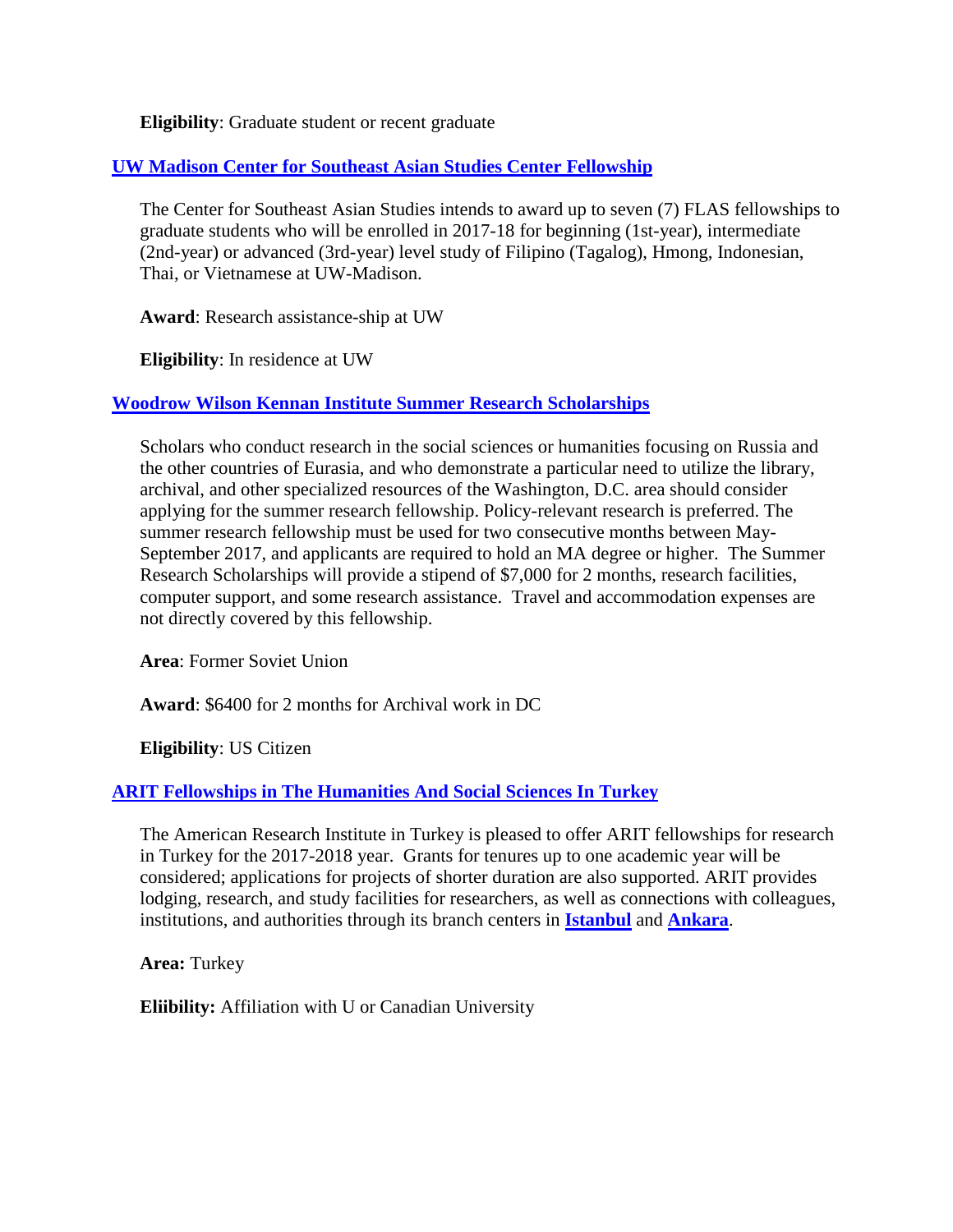#### **[Chateaubriand Fellowship](https://www.france-science.org/The-Chateaubriand-Fellowship)** \*\*\*

Huanities & Social Sciences (HSS) Chateaubriand fellowship program targets outstanding Ph.D. students from American universities who seek to engage in research in France, in any discipline of the Humanities and Social Sciences.

HSS Chateaubriand fellows are selected through a merit-based competition, through a binational collaborative process involving expert evaluators from both countries.

HSS Chateaubriand grantees are applicants who answer the program's criteria of excellence and whose sojourn in France will support the program's philosophy. The HSS Chateaubriand fellowship program's purpose is to foster bilateral cooperation at Ph.D. and research level, and to build and strengthen bridges between our two nations.

#### **Area**: France

**Award**: Chateaubriand recipients receive a stipend, a round trip ticket to France and health insurance. 4 or 8 month Fellowships

**Eligibility**: US and Non-US citizens, but no French Citizens

#### **Ouisconsin - [Field Research Scholarship, Wisconsin Alumni Association-France Chapter](http://chapters.uwalumni.com/france/ouisconsinscholarship/)**

The earliest maps of the land that was to become our state were generated by French explorers, who transcribed the Algonquian lexicon according to French grapho-phonemic relations. Many of these early maps carry the term Ouisconsin. Cognizant that we live in a world of challenges that increasingly require international solutions, WAA-France wishes to enhance the global competence of UW students. The WAA-France Chapter has created a needs-based grant to support field research in France for an eligible UW student in hopes of enhancing his or her global competence in the tradition of those historic relations between Wisconsin and France. The selected applicant will demonstrate clear links between current and future research/academic challenges and how this funding will make a difference to the student's academic and/or professional projects within a global context.

#### **Area**: France

**Award**: \$3,000 USD for travel and travel-related expenses (e.g. visa), living costs, or research fees and supplies.

**Eligibility**: UW Student, financial need, language proficiency in French

## **[The Leifur Eiriksson Foundation: Leifur Eiriksson Foundation Scholarship](http://www.leifureirikssonfoundation.org/scholarship/)**

The Leifur Eiríksson Foundation funds scholars who are U.S. citizens or permanent residents from U.S. universities for graduate research or study at universities in Iceland, and scholars who are Icelandic citizens or permanent resdients from universities in Iceland to conduct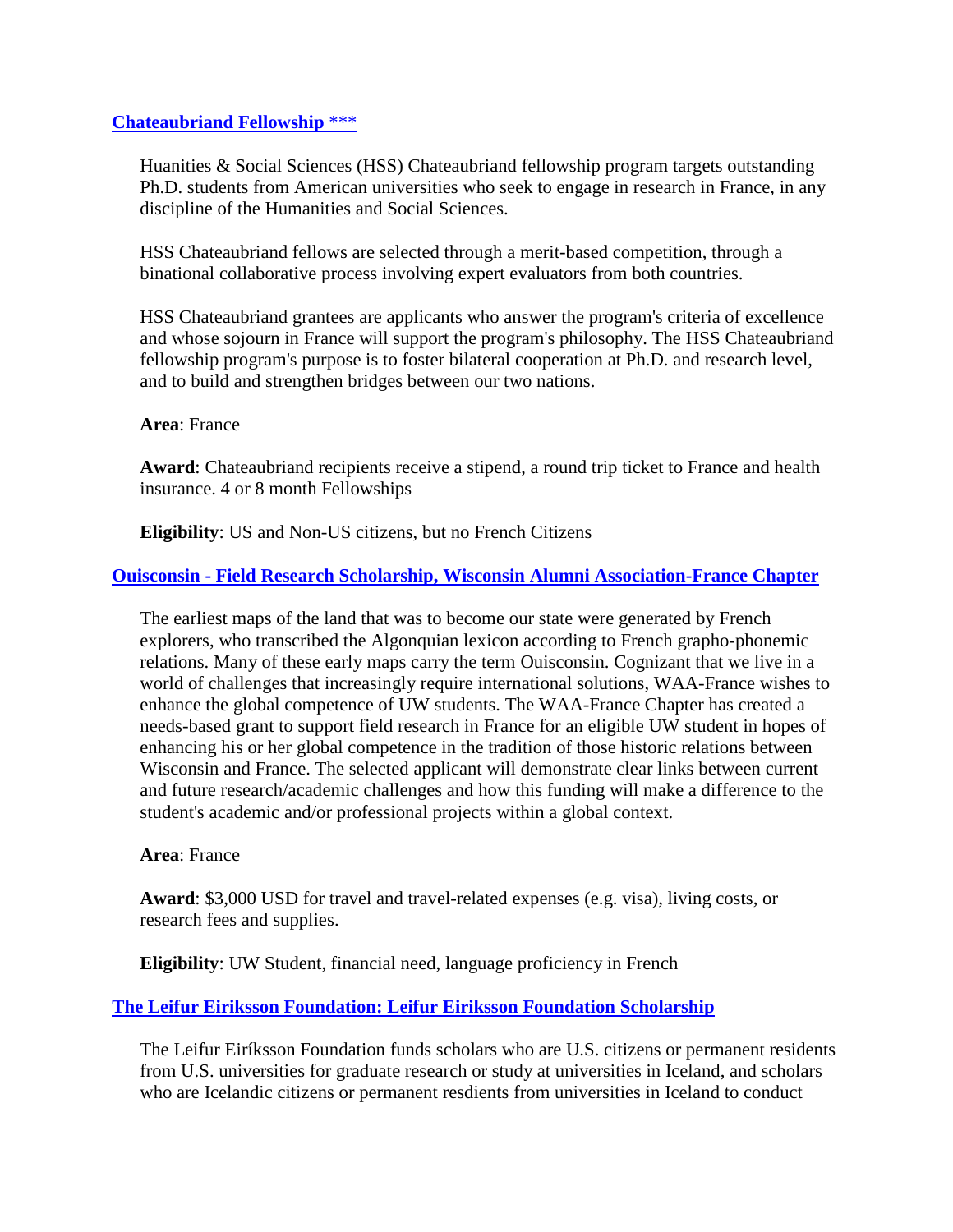research or study at universities in the United States. One scholarship per year (the Robert Kellogg Memorial Scholarship) is designated for a graduate student from Iceland to study at the University of Virginia, or a University of Virginia student to study in Iceland. Students interested in receiving this scholarship should apply through the regular application process.

**Area**: Iceland

**Award**: \$25,000

**Eligibility**: US citizen

#### **[Kohn Research Scholarships at Masaryk University](https://cic.muni.cz/en/left-incoming-mobility/incoming-student/incoming-student-scholarships/incoming-student-scholarships-kohn)**

One of the strongest trends in the world of higher education today is the move to increased cooperation across national borders. Of particular importance in this respect is the need for young scientists and scholars to gain experience and undertake research at universities outside their own countries.

**Area**: Czech Republic

**Award**: 3-10 months of research/study at Masaryk University

**Eligibility**: US, British, Irish citizen

**[University Association for Contemporary European Studies \\*\\*\\*](http://www.uaces.org/funding/scholarships/)**

The scholarships are designed to provide transportation to existing postgraduate students so that they can undertake research in another country.

**Topic:** European Studies

**Award**: travel to and from your research destination**;** accommodation at your destination**;**  food at your destination**;** local transport at your destination

**Eligibility**: Citizens from all countries, UACES member

#### **[UW-Madison Graduate Student Fellowship Program at University of Bonn, Germany](http://fellowships.international.wisc.edu/graduate-fellowship-university-of-bonn-germany/) (Academic Year)**

The University of Bonn, Germany, will offer one 2012-13 academic year award and several short term awards to UW-Madison advanced graduate students who wish to pursue independent research under the guidance of a senior faculty member. Although there is not a general minimum language skills requirement, German skills should be commensurate with the needs of the project. The University of Bonn is a research university that is considered one o Germany's, and Europe's, top intitutes of higher education. Traditionally, UW-Madison applicants have come primarily from the humanities and social sciences, but Bonn is also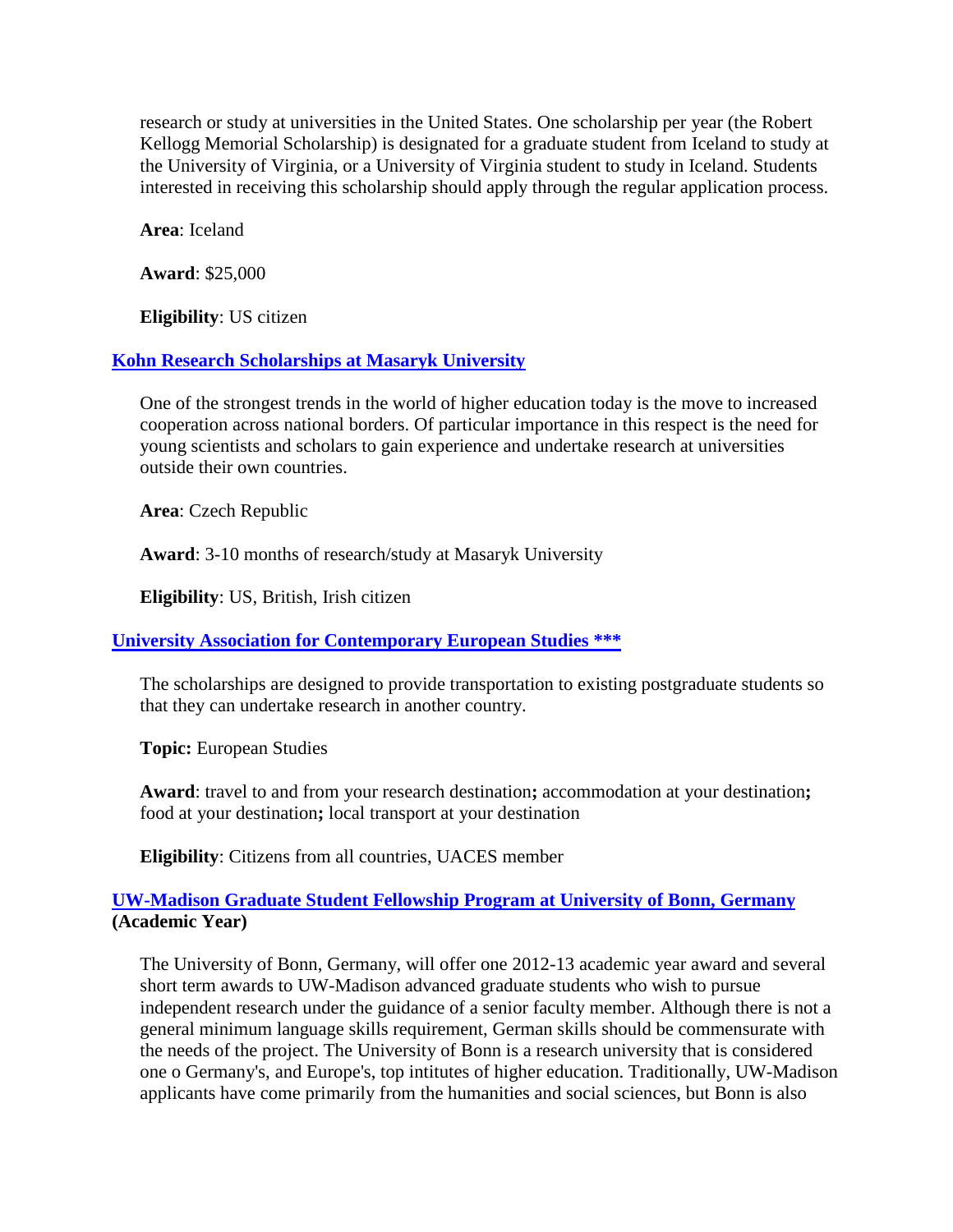recognized as a leader in mathematics, physics, chemistry, pharmaceutical research, and lifeand neurosciences, with strengths also in an international computer sciences program.

**Award**: 10,000 Euros for the year of research/study at University of Bonn

**Eligibility**: UW Grad student

# **[UW-Madison Graduate Student Fellowship Program at University of Bonn, Germany](http://fellowships.international.wisc.edu/graduate-fellowship-university-of-bonn-germany/) (Short-Term Award)**

The University of Bonn, Germany, will offer one 2012-13 academic year award and several short term awards to UW-Madison advanced graduate students who wish to pursue independent research under the guidance of a senior faculty member. Although there is not a general minimum language skills requirement, German skills should be commensurate with the needs of the project. The University of Bonn is a research university that is considered one of Germany's, and Europe's, top institutes of higher education. Traditionally, UW-Madison applicants have come primarily from the humanities and social sciences, but Bonn is also recognized as a leader in mathematics, physics, chemistry, pharmaceutical research, and life- and neurosciences, with strengths also in an international computer sciences program.

**Award**: 1,000 Euros per month for 1-2 months/1 semester of research/study at University of Bonn

**Eligibility**: UW Grad student

## **[Nave short Term Field Research Grants](http://www.lacis.wisc.edu/content/nave_short_term_field_research_grants)**

Nave Field Research Grants support graduate students who wish to pursue short-term research in Latin America, the Caribbean, and the Iberian Peninsula. All graduate students in all departments at the University of Wisconsin-Madison are eligible. There are no citizenship restrictions. Students must be continuing in a degree program at UW-Madison upon return from their field research. Applicants undertaking their first field research will be given preference; interdisciplinary and/or collaborative projects are welcome.

**Area**: Latin America

**Award**: Support for 4-8 weeks of pre-dissertation work in Latin America

**Eligibility**: UW Grad students